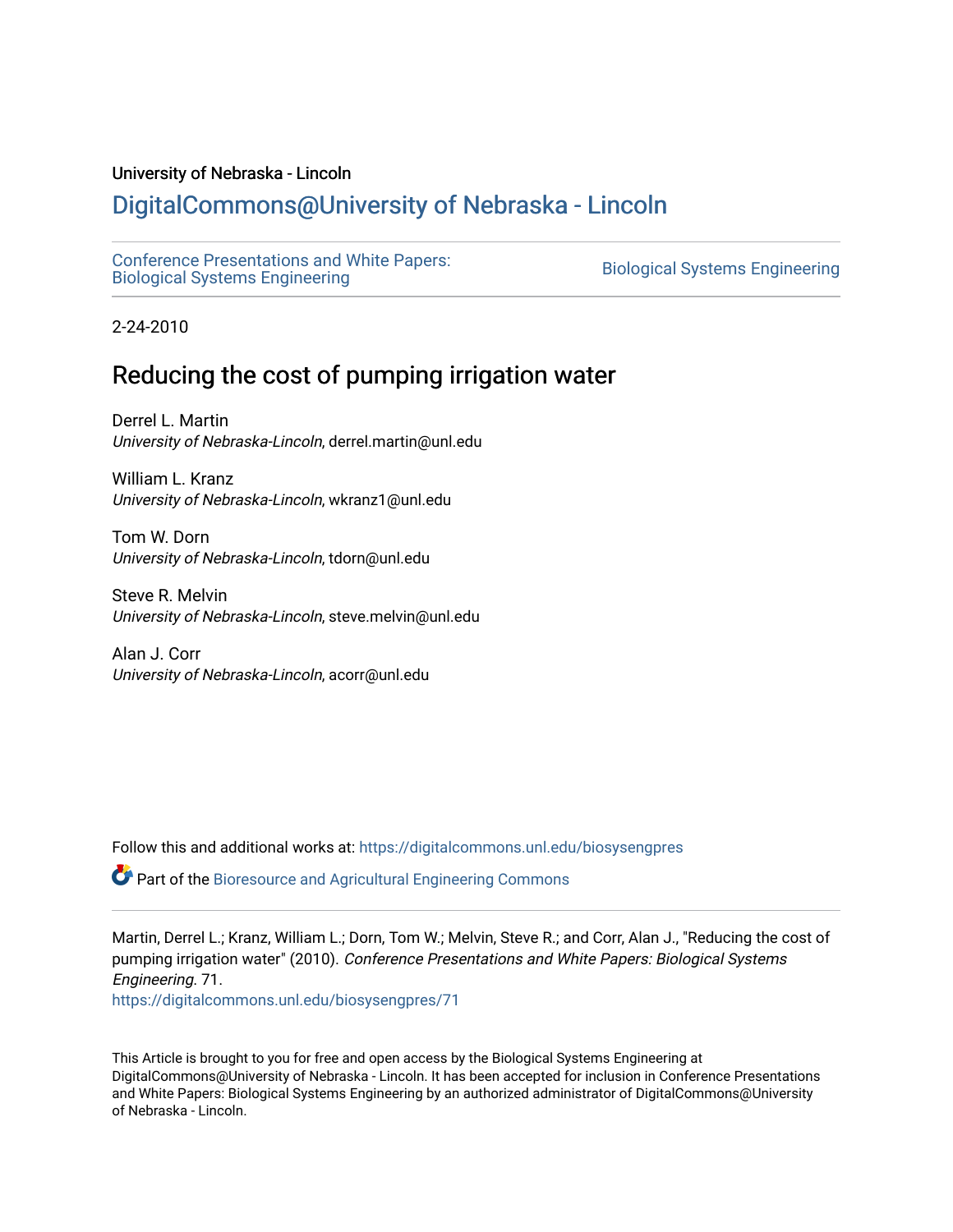*Proceedings of the 22nd Annual Central Plains Irrigation Conference, Kearney, NE., February 24-25, 2010 Available from CPIA, 760 N. Thompson, Colby, Kansas*

## **REDUCING THE COST OF PUMPING IRRIGATION WATER**

**Derrel L. Martin, Professor**  University of Nebraska-Lincoln Biological Systems Engineering Lincoln, Nebraska 402-472-1586 **dlmartin@unlnotes.unl.edu**

**Tom W. Dorn, Extension Educator**  University of Nebraska-Lincoln **Extension** Lincoln, Nebraska 402-441-7180 **tdorn@unl.edu**

#### **William L. Kranz, Associate Professor**

University of Nebraska-Lincoln Biological Systems Engineering Haskell Agricultural Laboratory Concord, Nebraska 402-584-3857 **wkranz@unl.edu**

> **Steve R. Melvin, Extension Educator**

University of Nebraska-Lincoln **Extension** Curtis, Nebraska 308-367-4424 **smelvin@unl.edu**

**Alan J. Corr, Extension Educator**  University of Nebraska-Lincoln Extension Lexington, Nebraska 308-324-5501 **acorr@unl.edu**

### **Energy Use in Irrigation**

Irrigation accounts for a large portion of the energy used in Nebraska agriculture. Analysis of data from the 2003 USDA Farm and Ranch Irrigation Survey shows that the average energy use for irrigating crops in Nebraska was equivalent to about 300 million gallons of diesel fuel annually. A number of irrigation wells have been installed since 2003, thus energy use today is even higher. While use varies depending on annual precipitation, average yearly energy consumption is equivalent to about 40 gallons of diesel fuel per acre irrigated.

The cost to irrigate a field is determined by the amount of water pumped and the cost to apply a unit (acre-inch) of water (Figure 1). Factors that determine pumping costs include those that are fixed for a given location (in the ovals in Figure1) and those that producers can influence. The four factors that producers can influence include: irrigation scheduling, application efficiency, efficiency of the pumping plant, and for center pivots the pumping pressure required for the system. Pumping costs can be minimized by concentrating on these factors.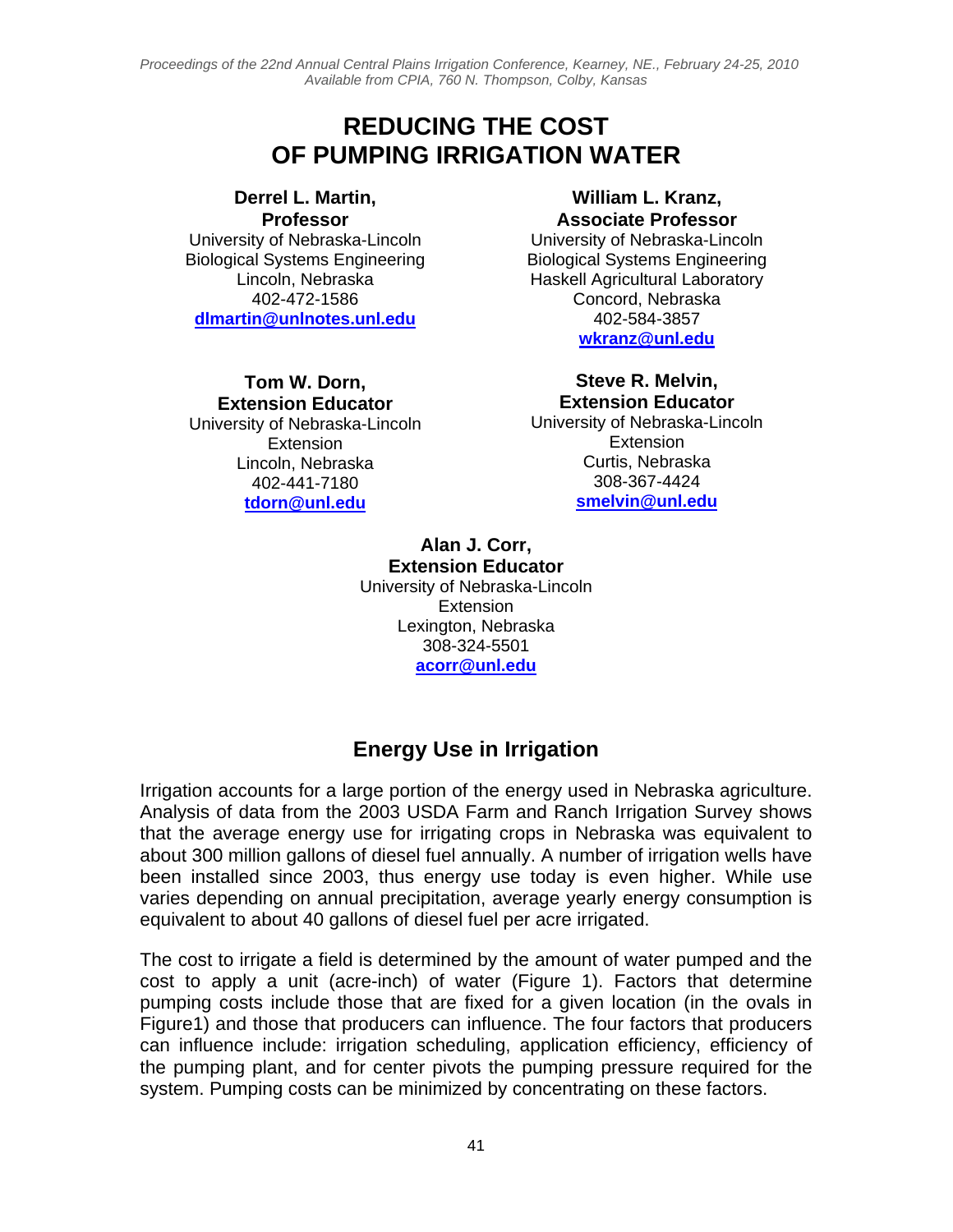

Figure 1. Diagram of factors affecting irrigation pumping costs

Irrigation scheduling can minimize the total volume of water applied to the field. Demonstration projects in central Nebraska have indicated that 1.5-2.0 inches of water can be saved by monitoring soil water content and estimating crop water use rates. The general idea is to maximize use of stored soil water and precipitation to minimize pumping.

Maximizing the efficiency of water application is a second way to conserve energy. Water application efficiency is a comparison between the depth of water pumped and the depth stored in the soil where it is available to the crop. Irrigation systems can lose water to evaporation in the air or directly off plant foliage. Water is also lost at the soil surface as evaporation or runoff. Excess irrigation and/or rainfall may also percolate through the crop root zone leading to deep percolation. For center pivots, water application efficiency is based largely on the sprinkler package. High pressure impact sprinklers direct water upward into the air and thus there is more opportunity for wind drift and in-air evaporation. In addition, high pressure impact sprinklers apply water to foliage for 20-40 minutes longer than low pressure spray heads mounted on drop tubes. The difference in application time results in less evaporation directly from the foliage for low pressure spray systems. Caution should be used so that surface runoff does not result with a sprinkler package. Good irrigation scheduling should minimize deep percolation.

Energy use can also be reduced by lowering the operating pressure of the irrigation system. One must keep in mind that lowering the operating pressure will reduce pumping cost per acre-inch, but reducing the pressure almost always results in an increased water application rate for a center pivot. The key is to ensure that the operating pressure is sufficient to eliminate the potential for surface runoff. Field soil characteristics, surface roughness, slope and tillage combine to control how fast water can be applied to the soil surface before surface runoff occurs. If water moves from the point of application, the savings in energy resulting from a reduction in operating pressure can be eliminated by the need to pump more water to ensure that all portions of the field receive at least the desired amount of water.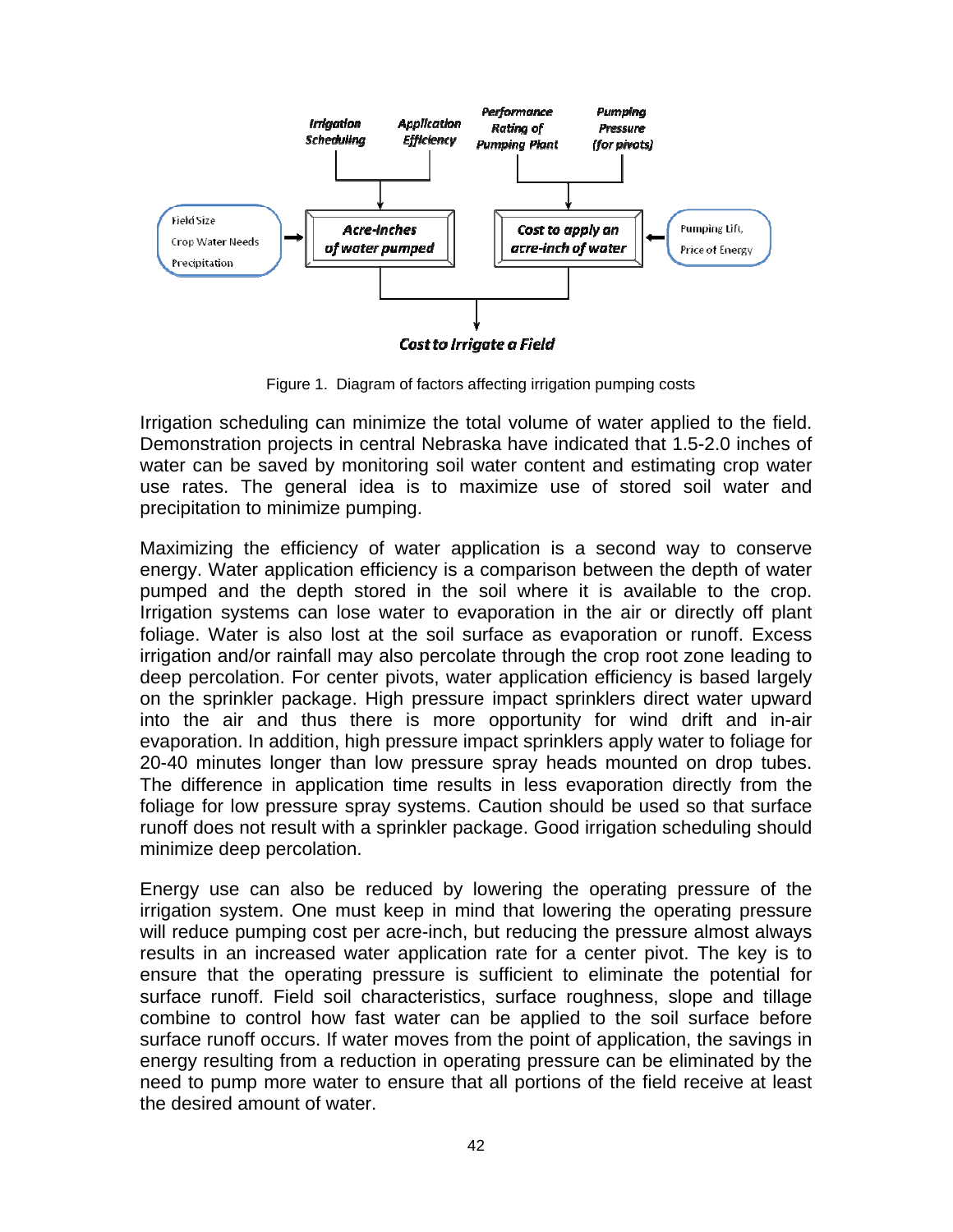Finally, energy can be conserved by ensuring that the pumping plant is operating as efficiently as possible. Efficient pumping plants require properly matched pumps, systems and power sources. By keeping good records of the amount of water pumped and the energy used, you can calculate if extra money is being spent on pumping water and how much you can afford to spend to fix components that are responsible for increased costs.

This document describes a method to estimate the cost of pumping water and to compare the amount of energy used to that for a well maintained and designed pumping plant. The results can help determine the feasibility of repairing the pumping plant.

### **Energy Requirements**

The cost to pump irrigation water depends on the type of energy used to power the pumping unit. Electricity and diesel fuel are used to power irrigation for about 75% of the land irrigated in Nebraska (Figure 2). Propane and natural gas are used on about 8 and 17% of the land respectively. Very little land is irrigated with gasoline powered engines.

The cost to pump an acre-inch of water depends on:

- The amount of work that can be expected from a unit of energy.
- The distance water is lifted from the groundwater aquifer or surface water.
- The discharge pressure at the pump,
- The efficiency of the pumping plant, and
- The cost of a unit of energy.



The amount of work produced per unit of energy depends on the source used to power the pump. For example one gallon of diesel fuel provides about 139,000 BTUs while propane provides about 95,500 BTUs/gallon. Clearly, more propane would be required to pump an acreinch of water even if diesel and propane engines were equally efficient.

Figure 2. Percent of land irrigated in Nebraska by type of energy source (from USDA Farm and Ranch Irrigation Survey, 2003).

The Nebraska Pumping Plant Performance Criteria was developed to provide an

estimate of the amount of work that can be obtained from a unit of energy by a well designed and managed pumping plant (Table 1). Values were developed from testing engines and motors to determine how much work (expressed as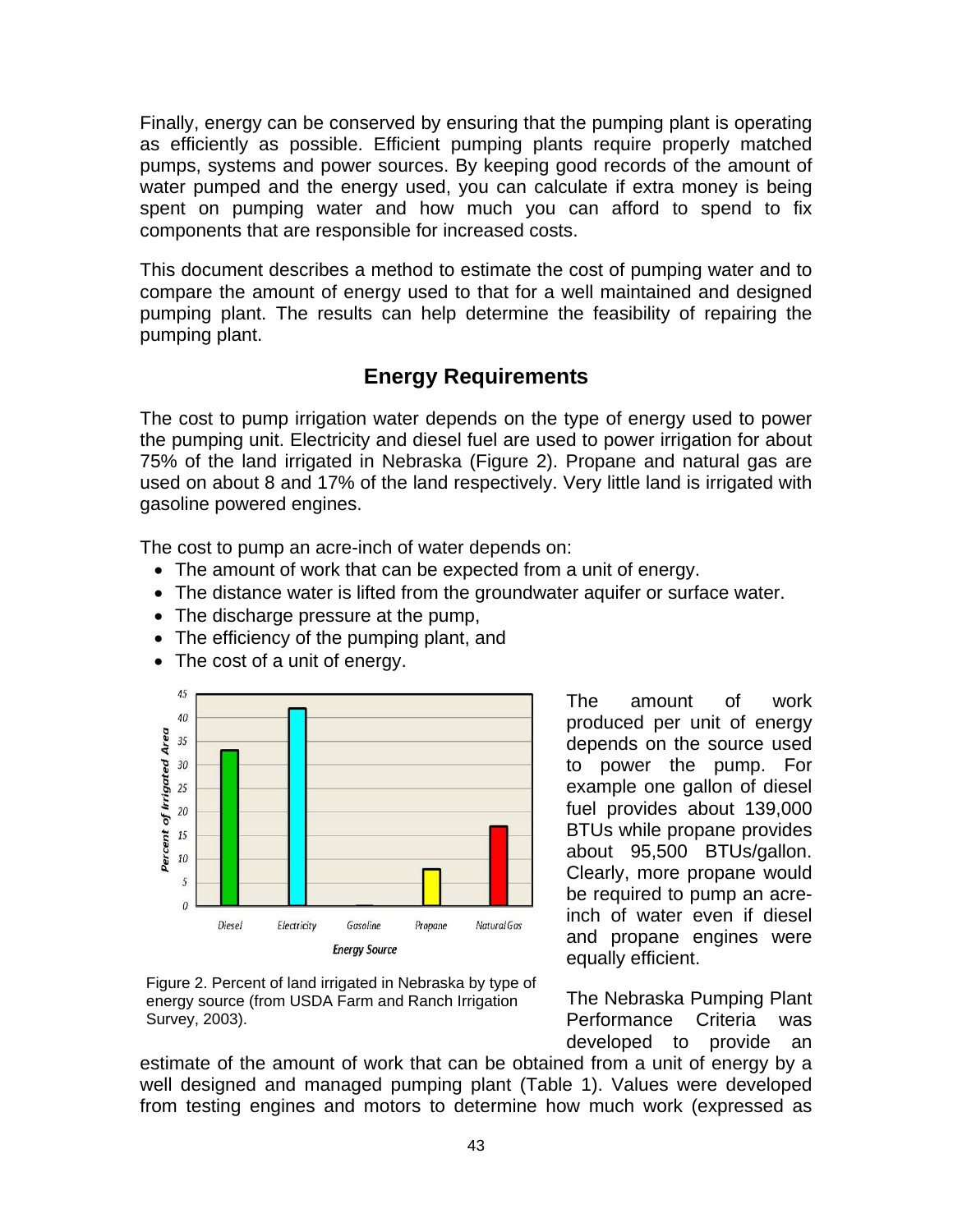water horsepower hours) could be expected from a unit of energy for pumping plants that were well designed and maintained. The values reflect the amount of energy available per unit and how efficiently engines, motors and pumps operate.

| Energy<br>Source                                                   | Value                                 | Work Per Unit of Energy                                                                                                        |
|--------------------------------------------------------------------|---------------------------------------|--------------------------------------------------------------------------------------------------------------------------------|
| Diesel<br>Gasoline<br>Propane<br><b>Natural Gas</b><br>Electricity | 12.5<br>8.66<br>6.89<br>61.7<br>0.885 | whp-hours / gallon<br>whp-hours / gallon<br>whp-hours / gallon<br>whp-hours / $1000 \text{ ft}^3$<br>whp-hours / kilowatt hour |
|                                                                    |                                       |                                                                                                                                |

**Table 1. Amount of work produced per unit of energy used for a well designed and maintained pumping plant.** 

whp stands for water horsepower



Figure 3. Diagram of pumping lift and discharge pressure measurements needed to assess pumping plant efficiency.

The pumping lift depends on the location of the water source relative to the elevation of the pump discharge. For groundwater the lift depends on the distance from the pump base to the water level when not pumping (static water level) plus the groundwater drawdown as shown in Figure 1. Note that the lift is not the depth of the well or the depth that the pump bowls are located in the well. The lift may increase over time if groundwater levels decline during the summer or over the years. It is best to measure the pumping lift directly but the value can be estimated from well registration information for initial estimates. Well registration information can be obtained from the Nebraska Department of Natural Resources at http://dnrdata.dnr.ne.gov/wellssql/

The discharge pressure depends on the pressure needed for the irrigation system, the elevation of the inlet to the irrigation system relative to the pump discharge, and the pressure loss due to friction in the piping between the pump and the irrigation system. It is best to measure the discharge pressure with a good gage near the pump base.

### **Pumping Plant Efficiency**

The amount of energy required for a properly designed and maintained pumping plant to pump an acre-inch of water can be determined from Tables 2 and 3. For example, a producer who has a system with a pumping lift of 150 feet and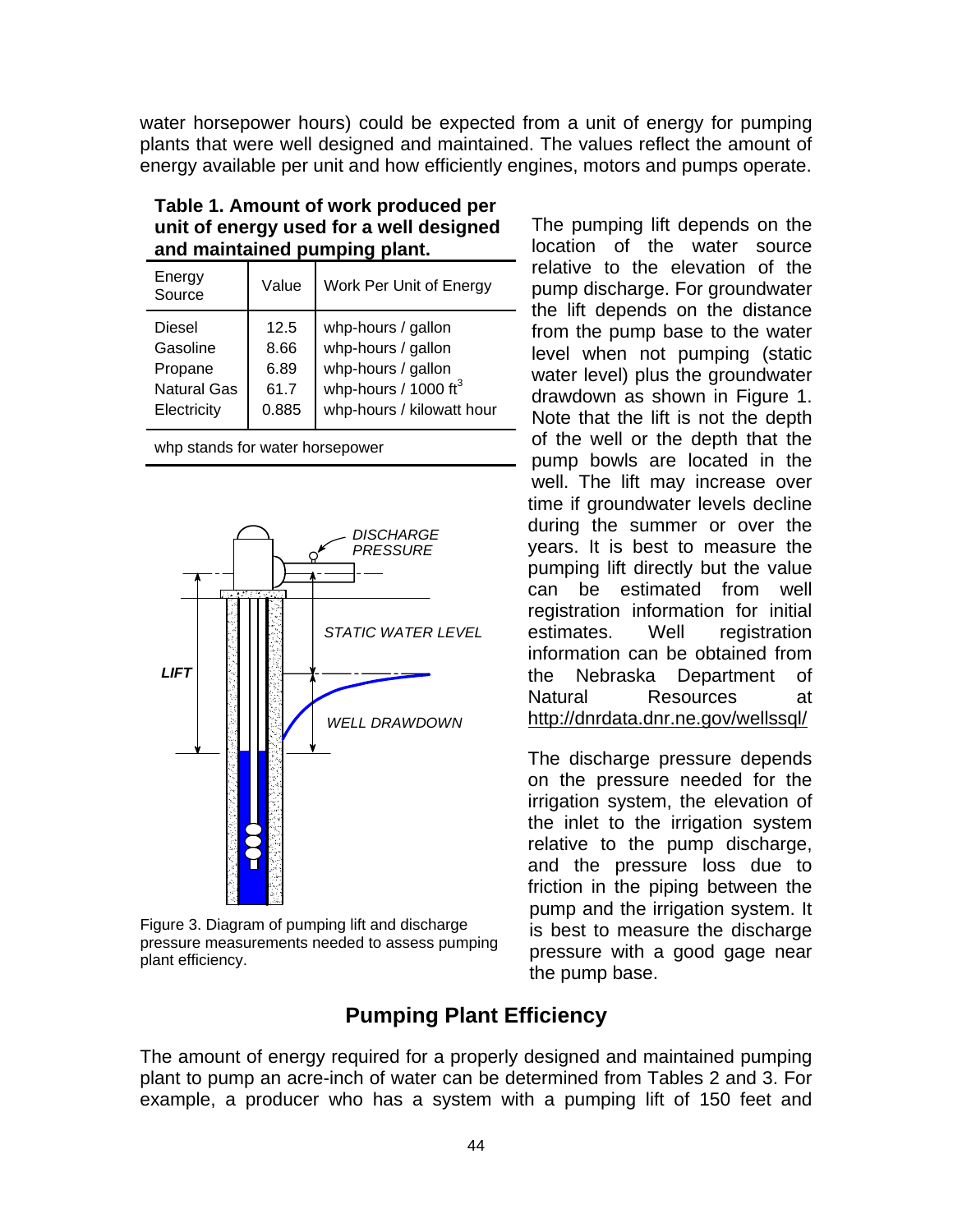**Table 2. Gallons of diesel fuel required to pump an acre-inch at a pump performance rating of 100%.** 

| Lift |      |      |      |      |      | Pressure at Pump Discharge, psi |      |
|------|------|------|------|------|------|---------------------------------|------|
| feet | 10   | 20   | 30   | 40   | 50   | 60                              | 80   |
| 0    | 0.21 | 0.42 | 0.63 | 0.84 | 1.05 | 1.26                            | 1.69 |
| 25   | 0.44 | 0.65 | 0.86 | 1.07 | 1.28 | 1.49                            | 1.91 |
| 50   | 0.67 | 0.88 | 1.09 | 1.30 | 1.51 | 1.72                            | 2.14 |
| 75   | 0.89 | 1.11 | 1.32 | 1.53 | 1.74 | 1.95                            | 2.37 |
| 100  | 1.12 | 1.33 | 1.54 | 1.75 | 1.97 | 2.18                            | 2.60 |
| 125  | 1.35 | 1.56 | 1.77 | 1.98 | 2.19 | 2.40                            | 2.83 |
| 150  | 1.58 | 1.79 | 2.00 | 2.21 | 2.42 | 2.63                            | 3.05 |
| 200  | 2.03 | 2.25 | 2.46 | 2.67 | 2.88 | 3.09                            | 3.51 |
| 250  | 2.49 | 2.70 | 2.91 | 3.12 | 3.33 | 3.54                            | 3.97 |
| 300  | 2.95 | 3.16 | 3.37 | 3.58 | 3.79 | 4.00                            | 4.42 |
| 350  | 3.40 | 3.61 | 3.82 | 4.03 | 4.25 | 4.46                            | 4.88 |
| 400  | 3.86 | 4.07 | 4.28 | 4.49 | 4.70 | 4.91                            | 5.33 |

**Table 3. Conversions for other energy sources.** 

| <b>Energy Source</b> | Units           | Multiplier |
|----------------------|-----------------|------------|
| Diesel               | gallons         | 1.00       |
| Electricity          | kilowatt-hours  | 14.12      |
| Propane              | gallons         | 1.814      |
| Gasoline             | gallons         | 1.443      |
| <b>Natural Gas</b>   | 1000 cubic feet | 0.2026     |

| Table 4. Multiplier when pumping plant |
|----------------------------------------|
| performance rating is less than 100%.  |

| Rating, %         | 100 | 90 | -80                           | -70. | -50 | -30 |
|-------------------|-----|----|-------------------------------|------|-----|-----|
| <b>Multiplier</b> |     |    | 1.00 1.11 1.25 1.43 2.00 3.33 |      |     |     |

operates at a pump discharge pressure of 60 pounds per square inch (psi) would require 2.63 gallons of diesel fuel to apply an acre-inch of water. If the producer uses electricity the value of 2.63 should be multiplied by the factor in Table 3 to convert energy units. So, (2.63 x 14.12) = 37 kilowatthours would be needed per acre inch of water.

The amount of energy required for an actual pump depends on the efficiency of the pump and power unit. If the pumping plant is not properly maintained and operated, or if conditions have changed since the system was installed, the pumping plant may not operate as efficiently as listed in Table 2. The energy needed for an actual system is accounted for in the performance rating of the pumping plant. Table 4 can be used to determine the impact of a performance rating less than 100%. For a performance rating of 80% the multiplier is 1.25, so the amount of energy used would be 25% more than for a system operating as shown in Table 2. The amount of diesel fuel for the previous example would be (2.63  $x$  1.25) = 3.29 gallons per acreinch of water.

Producers can use Tables 2-4 and their energy records to estimate the performance rating of the pumping plant and the amount of energy that could be saved if the pumping plant was repaired or if operation was adjusted to better match characteristics of the pump and power unit.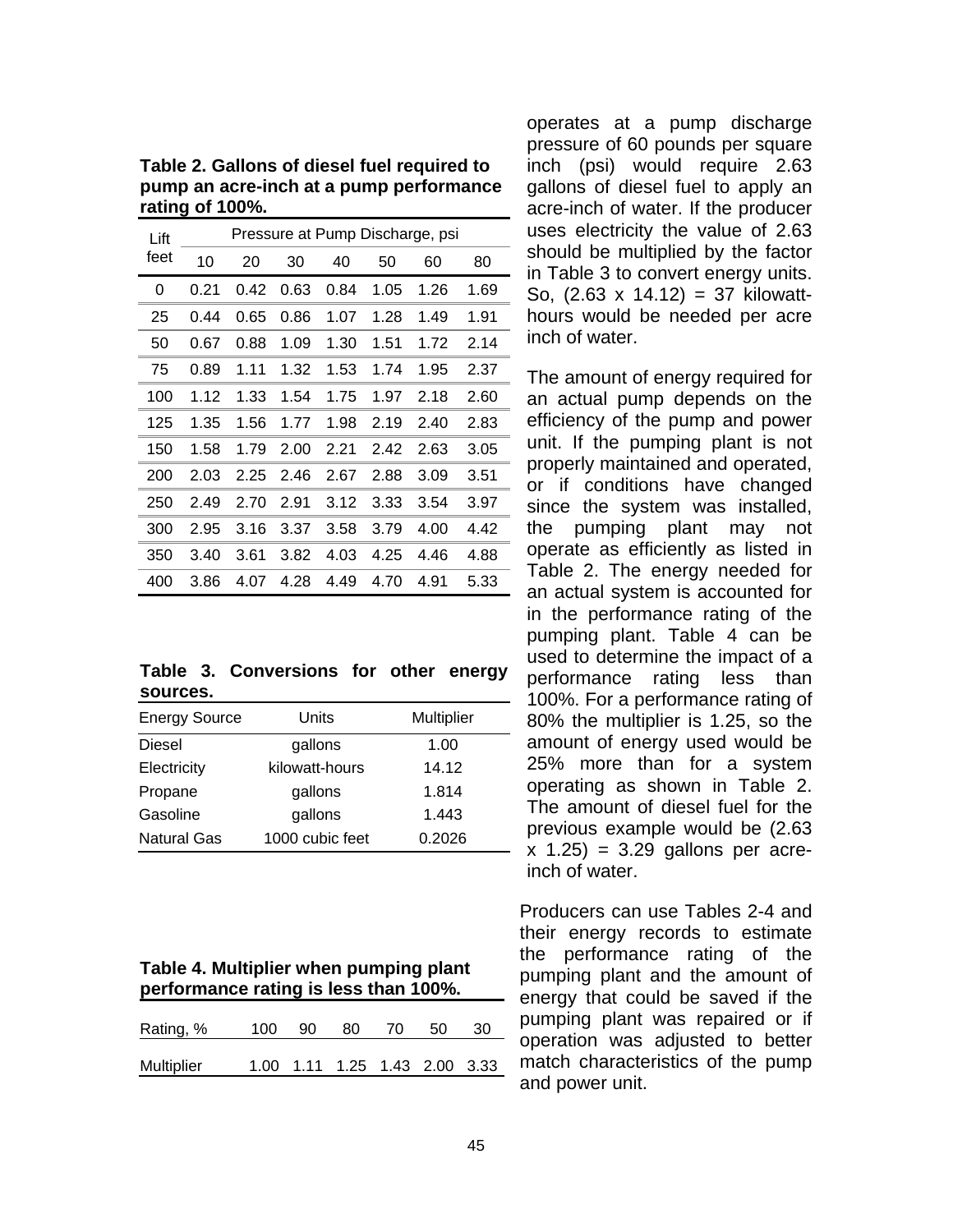Producers can also use hourly performance to estimate how well their pumping plant is working. For the hourly assessment an estimate of the pumping lift, discharge pressure, flow rate from the well and the hourly rate of energy consumption are required. The acre-inches of water pumped per hour can be determined from in Table 5.

| Pump<br>Discharge,<br>gpm | Water<br>Pumped<br>per hour,<br>acre-<br>inch/hr | Pump<br>Discharge,<br>gpm | Water<br>Pumped<br>per hour,<br>acre-<br>inch/hr |
|---------------------------|--------------------------------------------------|---------------------------|--------------------------------------------------|
| 250                       | 0.55                                             | 1250                      | 2.76                                             |
| 300                       | 0.66                                             | 1300                      | 2.87                                             |
| 350                       | 0.77                                             | 1350                      | 2.98                                             |
| 400                       | 0.88                                             | 1400                      | 3.09                                             |
| 450                       | 0.99                                             | 1500                      | 3.31                                             |
| 500                       | 1.10                                             | 1600                      | 3.54                                             |
| 550                       | 1.22                                             | 1700                      | 3.76                                             |
| 600                       | 1.33                                             | 1800                      | 3.98                                             |
| 650                       | 1.44                                             | 1900                      | 4.20                                             |
| 700                       | 1.55                                             | 2000                      | 4.42                                             |
| 750                       | 1.66                                             | 2100                      | 4.64                                             |
| 800                       | 1.77                                             | 2200                      | 4.86                                             |
| 850                       | 1.88                                             | 2400                      | 5.30                                             |
| 900                       | 1.99                                             | 2600                      | 5.75                                             |
| 950                       | 2.10                                             | 2800                      | 6.19                                             |
| 1000                      | 2.21                                             | 3000                      | 6.63                                             |
| 1050                      | 2.32                                             | 3200                      | 7.07                                             |
| 1100                      | 2.43                                             | 3400                      | 7.51                                             |
| 1150                      | 2.54                                             | 3600                      | 7.96                                             |
| 1200                      | 2.65                                             | 3800                      | 8.40                                             |

| Table 5. Volume of water pumped per |  |
|-------------------------------------|--|
| hour.                               |  |

The performance of the pumping plant  $(P_p)$  in terms of energy use per acre-inch of water is then the ratio of the amount of energy used per hour divided by the volume of water pumped per hour:

 $P_p = \frac{hourly$  fueluserate (ingallons/hour)<br> $V_w$  (inacre-inches/hour)

$$
V_w
$$
 (inacre – inches/hour)

For example, suppose a pump supplies 800 gallons per minute and the diesel engine burns 5.5 gallons of diesel fuel per hour. A flow rate of 800 gpm is equivalent to 1.77 acre-inches per hour (Table 5). The pumping plant performance is computed as 5.5 gallons of diesel per hour divided by 1.77 acre-- inches of water per hour. This gives a performance of 3.11 gallons of diesel per acre-inch.

Suppose that the pumping lift is - 150 feet and the discharge pressure is 60 psi. If the system operates at the Nebraska Pumping Plant Performance Criteria only 2.63 gallons of diesel per acre-inch would be required (Table 2). The - pumping plant performance rating  $(R)$  would be:

$$
R = \frac{100 \times \text{Value from Table 2}}{P_p} = \frac{100 \times 2.63}{3.11}
$$

For this case the performance rating is 85 meaning that the system uses about 17% more diesel fuel than required for a system at the Nebraska Criteria. The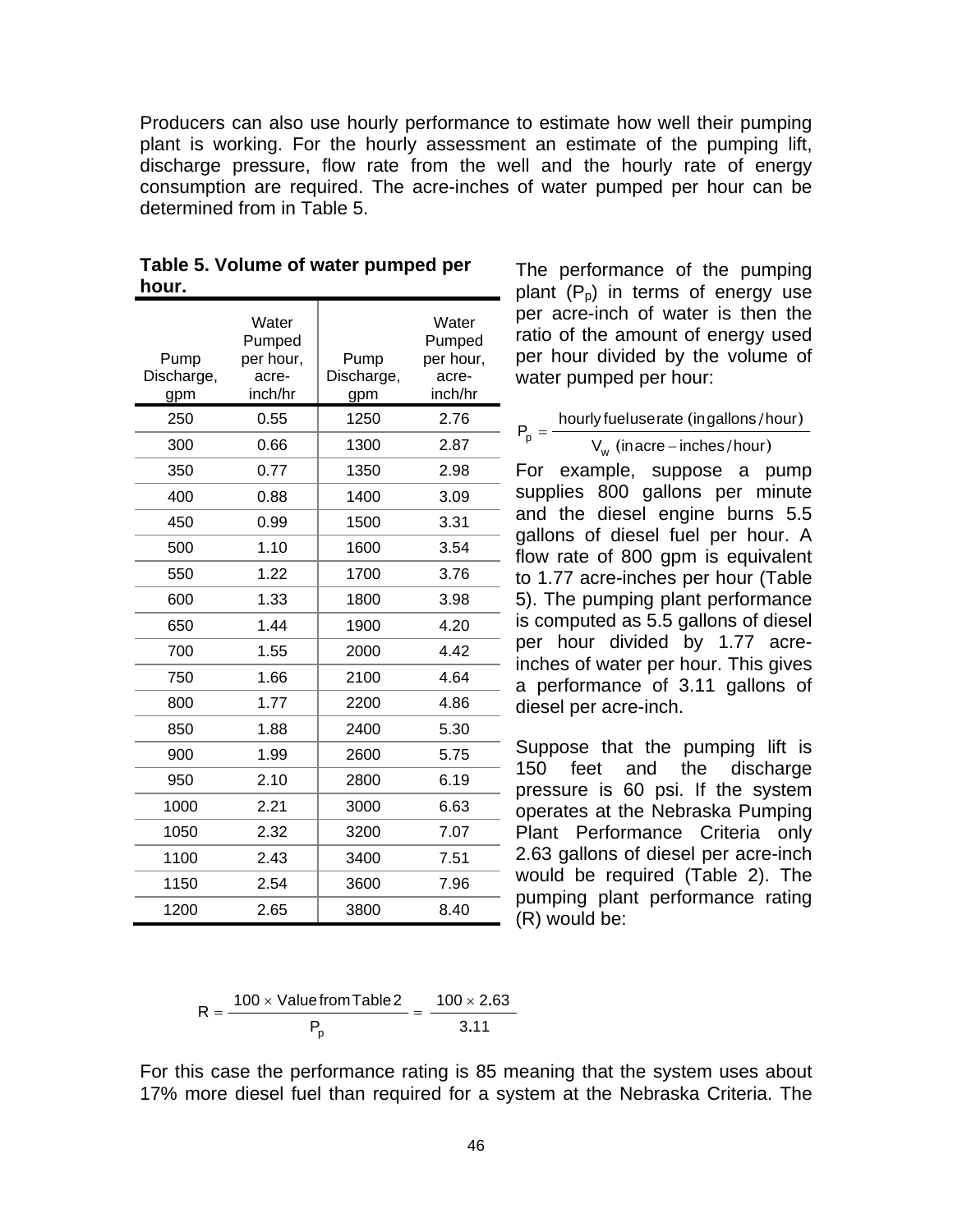multipliers in Table 2 can also be used with the hourly method for other energy sources.

## **Paying for Repairs**

Energy savings from repairing the pumping plant should be compared to the ability to pay for the repairs. The money that can be paid for repairs is determined by the length of the repayment period and the annual interest rate. These values are used to compute the series present worth factor (Table 6). The

| Repayment     |       |       | Annual Interest Rate |      |      |      |
|---------------|-------|-------|----------------------|------|------|------|
| Period, years | 6%    | 7%    | 8%                   | 9%   | 10%  | 12%  |
| 3             | 2.67  | 2.62  | 2.58                 | 2.53 | 2.49 | 2.40 |
| 4             | 3.47  | 3.39  | 3.31                 | 3.24 | 3.17 | 3.04 |
| 5             | 4.21  | 4.10  | 3.99                 | 3.89 | 3.79 | 3.60 |
| 6             | 4.92  | 4.77  | 4.62                 | 4.49 | 4.36 | 4.11 |
| 7             | 5.58  | 5.39  | 5.21                 | 5.03 | 4.87 | 4.56 |
| 8             | 6.21  | 5.97  | 5.75                 | 5.53 | 5.33 | 4.97 |
| 9             | 6.80  | 6.52  | 6.25                 | 6.00 | 5.76 | 5.33 |
| 10            | 7.36  | 7.02  | 6.71                 | 6.42 | 6.14 | 5.65 |
| 12            | 8.38  | 7.94  | 7.54                 | 7.16 | 6.81 | 6.19 |
| 15            | 9.71  | 9.11  | 8.56                 | 8.06 | 7.61 | 6.81 |
| 20            | 11.47 | 10.59 | 9.82                 | 9.13 | 8.51 | 7.47 |
| 25            | 12.78 | 11.65 | 10.67                | 9.82 | 9.08 | 7.84 |

**Table 6. Series Present Worth Factor** 

breakeven investment that could be spent is the value of the annual energy savings times the series present worth factor.

The series present worth factor represents the amount of money that could be repaid at the specified interest rate over the repayment period. For example, for an interest rate of 7% and a repayment period of 10 years each dollar of annual savings is equivalent to \$7.02 today. Only \$4.10 could be invested for each dollar of savings if the investment was to be repaid in 5 years rather than 10 years.

### **Examples**

Some examples will illustrate the procedure to estimate potential from improving a pumping plant.

#### *Example 1*

Suppose a pivot was used on 130 acres to apply 13.5 inches of water. The pumping lift was about 125 feet and the discharge pressure was 50 psi. Energy use records for the past season show that 5500 gallons of diesel fuel were used. The average price of diesel fuel for the season was \$3.00 per gallon.

The analysis of this example is illustrated in the worksheet in Figure 4. An efficient pumping plant would require about 3843 gallons of diesel fuel for the year (*i.e.,* 2.19 gallons/acre-inches times 1755 acre-inches of water). If a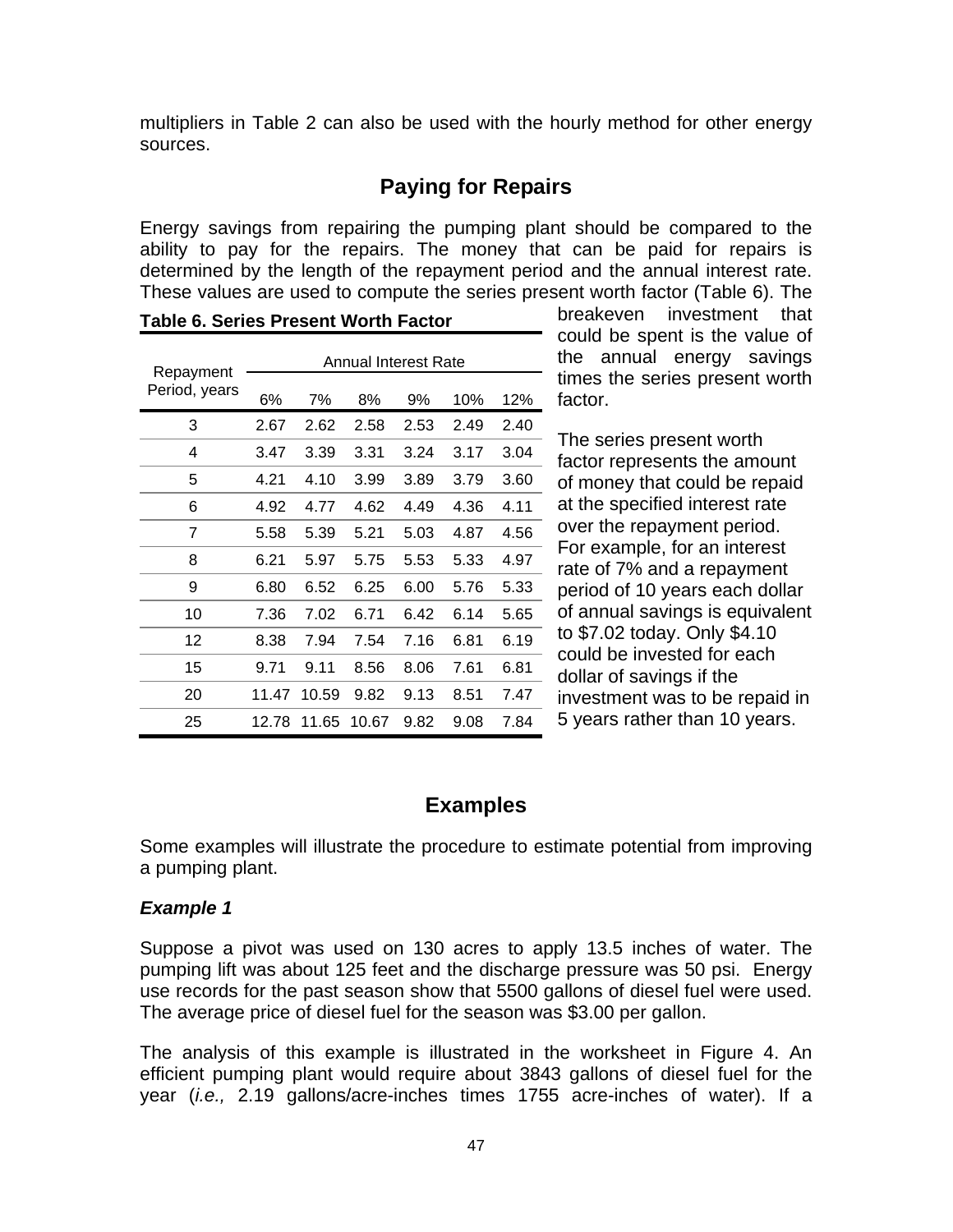producer's records show that 5500 gallons were used to pump the water, then the performance rating would be  $(3843 / 5500) \times 100 = 70\%$ . This shows that 1657 gallons of diesel fuel could be saved if the pumping plant performance was improved. The annual savings in pumping costs would be the product of the energy savings times the cost of diesel fuel; *i.e.,* \$3/gallon times 1657 gallons/year = \$4971/year. If a 5-year repayment period and 9% interest were used, the series present worth factor would be 3.89. The breakeven repair cost would be  $$4971 \times 3.89 = $19,337$ . If repair costs were less than \$19,337 then repairs would be feasible. If costs were more than \$19,337 the repairs may not be advisable at this time.

#### *Example 2*

This example represents a center-pivot field irrigated with a pump powered by electricity. Details of the system are also included in Figure 4. In this case the pumping lift is 175 feet which is not listed in Table 2. The lift of 175 feet is half way between 150 and 200 feet so the amount of diesel fuel per acre-inch of water is estimated as 2.44 gallons per acre-inch (*i.e.,* halfway between 150 and 200 feet). Since electricity is used to power the pumping plant the multiplier of 14.12 is used in row M of Figure 4. The calculations for the second example are similar to the first example for the rest of the information in Figure 4. This pumping plant has a performance rating of 88% and given the cost of electricity only about \$3,770 could be spent for repairs.

#### *Example 3*

This example illustrates the application of the hourly method for a propane powered pumping plant. This system has a performance rating of 88% and based on Table 4 13% of the annual energy cost could be saved if the pumping plant was brought up to the Nebraska Criteria.

### **Summary**

This publication demonstrates a method to estimate the potential for repairing pumping plants to perform at the Nebraska Pumping Plant Performance Criteria. Producers frequently have several questions regarding the procedure.

First they want to know *"Can actual pumping plants perform at a level equal to the Criteria"*. Tests of 165 pumping plants in the 1980s indicated that up to 15% of the systems actually performed at a level above the Criteria. So producers can certainly achieve the standard.

The second question is *"What level of performance can producers expect for their systems?"* Tests on 165 systems in Nebraska during the 1980s produced an average performance rating of 77% which translates to an average energy savings of 30% by improving performance. Tests on 200 systems in North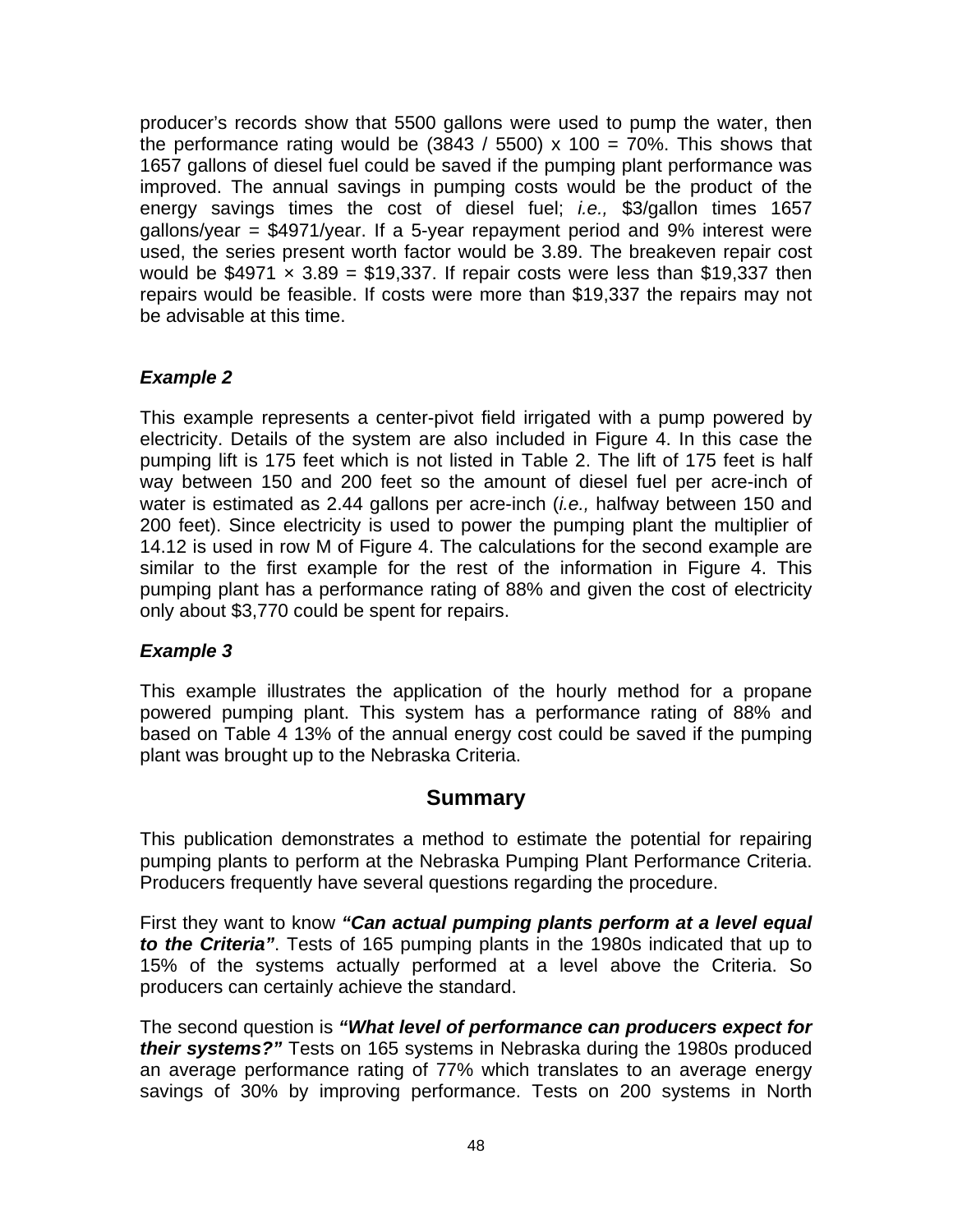Dakota in 2000 produced very similar results. These values illustrate that half of the systems in the Great Plains could be using much more energy than required. The simplified method can help determine if your system is inefficient.

The third issue focuses on *"What should I do if the simplified method suggests that there is room for improving the efficiency?"* You should first determine if the irrigation system is being operated as intended. You need to know if the pressure, lift and flow rate are appropriate for the irrigation system. For example, some systems were initially designed for furrow irrigation systems and are now used for center-pivot systems. If the conditions for the current system are not appropriate for the system you need to work with a well driller/pump supplier to evaluate the design of the system.

Sometimes the system is simply not operated properly. An example occurred where a center-pivot sprinkler package was installed that used pressure regulators with a pressure rating of 25 psi. However, the end gun on the pivot was not equipped with a booster pump so the main pump was operated at a pressure of 75 psi to pressurize the entire system just to meet the needs of the end gun. Since end guns only operate about half of the time the pump was actually pumping against the pressure regulators half of the time, wasting a significant amount of energy. The problem here was not the pump or the power unit but the sprinkler design and its operation.

We recommend that you periodically arrange with a well drilling company to test the efficiency of your pump. They conduct a test that determines pumping lift, discharge pressure and the efficiency of the pump for a range of conditions that you would expect for your system. They also use equipment to measure the power output of your engine or electric motor. While they don't usually measure the energy consumption rate the results of the test will tell you if the pump is performing efficiently. This provides an excellent reference for future analysis.